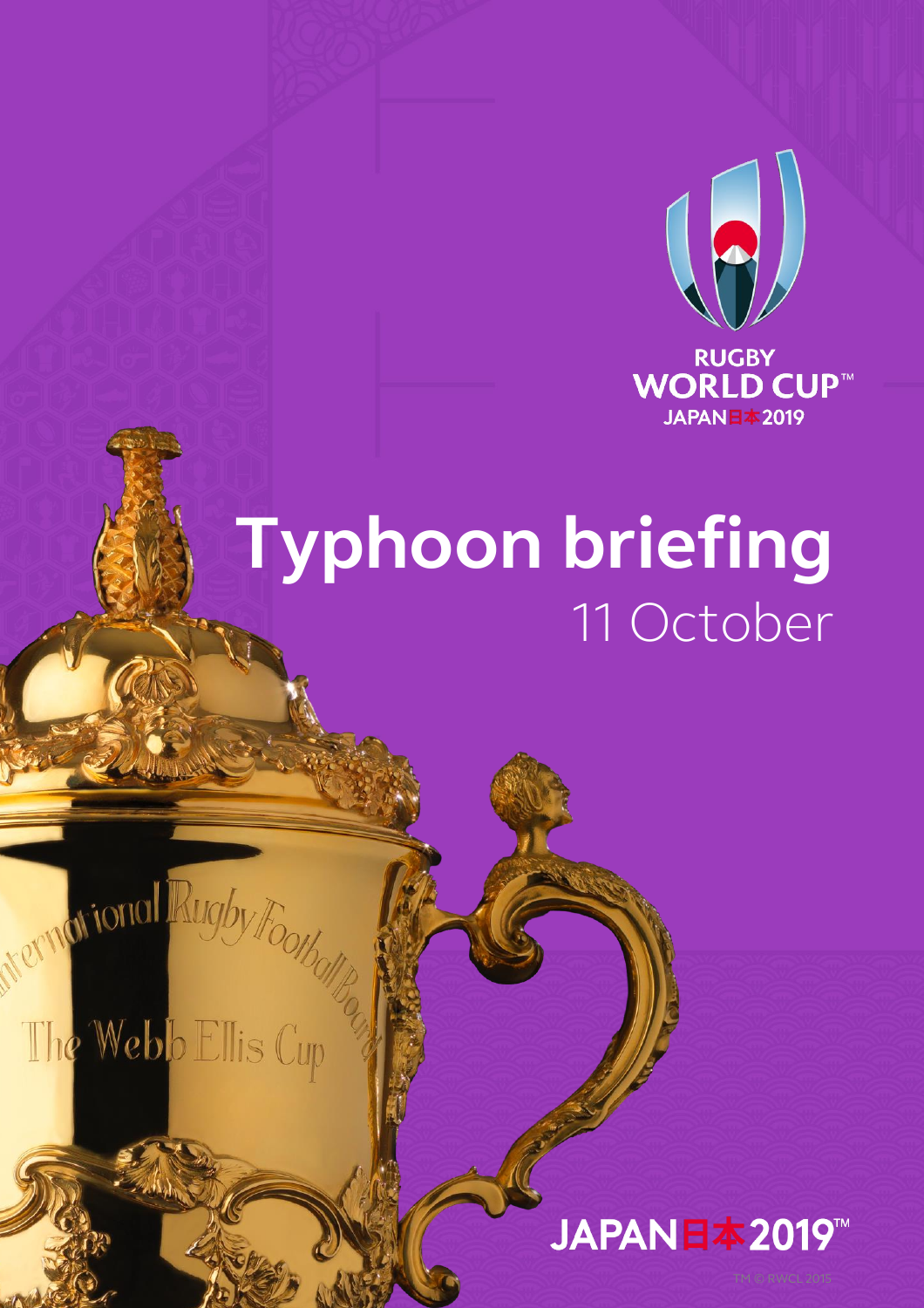

### **Typhoon Hagibis**

#### **Four key facts**

- 1. Typhoon Hagibis has developed outside of the regular typhoon season and is predicted by our weather information experts and the Japan Meteorological Agency to be of significant strength with significant impact when it makes landfall in the Tokyo area on Saturday afternoon / evening.
- 2. Faced with a weather event of this magnitude, the primary driver of our decision making is ensuring safety- the safety of our fans, teams, officials and workforce.
- 3. Over the last four days we have explored, in absolute detail, every possible permutation and scenario to try and play all the games this weekend. However, to be able to ensure safety, particularly in light of the potential severity of this typhoon and likely impact on transport infrastructure, we are cancelling two of our Saturday fixtures. NZL v ITA at City of Toyota (13:45) and ENG v FRA at Yokohama (17:15). Ticket holders will receive a full refund for the face value of their match tickets, the details of which will be announced shortly.
- 4. For Sunday's matches we will investigate on Sunday morning once the storm has passed the condition of the four matchday stadia and make every effort where possible to stage these games. The decision will be made and then announced to the public as early as possible on Sunday morning.

#### **Question and Answer**

#### **Q: Why this timing? A typhoon's path and intensity can change? Is it not too early to call?**

A: Our weather information clearly shows that this storm will have a wide front and will bring dangerous weather conditions from Kansai to Kanto across Saturday afternoon and evening. To ensure safety we have made this decision which I can assure you was difficult to make on many levels. However, we cannot put the safety of our fans, teams and workforce as risk by playing these matches on Saturday.

#### **Q: If the weather information changes, would you change your mind on Toyota?**

A: No. Public safety is our priority. This is a big storm. There are lots of movements of fans, teams, officials – it would be irresponsible to place the safety of people at risk.

#### **Q: Why cancel now?**

A: This is a significant storm. We have to take into account the latest weather information and made our decision accordingly. Let me stress that this is a decision not taken lightly. But life safety remains sacrosanct and when faced with such decisions we will always choose the option that doesn't put the public and our teams at risk.

#### **Q: How have the teams responded?**

A: The teams understand the reasoning and how the decision has been arrived at. They too understand the need to protect the safety of the public as well as teams.

#### **Q: What decisions have been made for Sunday?**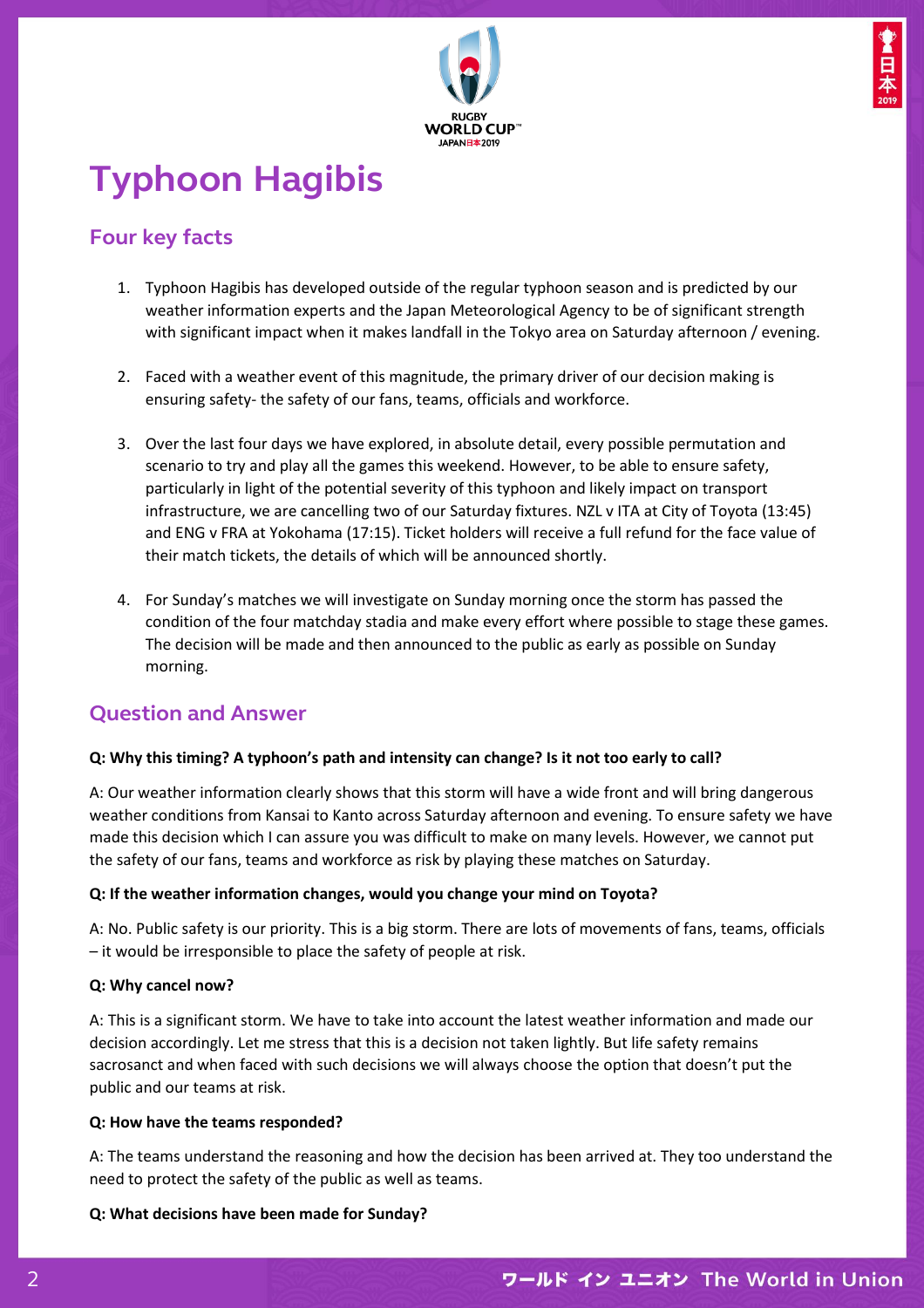

A: At this point we are waiting to see the impact of the storm on our four match venues for Sunday before any decisions are made.

#### **Q: What time will the Sunday decisions be made?**

A: As there are many actions needed to be taken from a wide variety of stakeholders based on whatever the decision is for each match, we will look to announce as early as possible on Sunday morning once appropriate checks have been made regarding venue integrity, the safety and accessibility of stadium precincts and the operational capability and capacity of public transport.

#### **Q Will they be played behind closed doors?**

A: It is too early to speculate on the impact before the typhoon has occurred. We will try to get the matches played as scheduled, but appreciate that there may be travel and infrastructure challenges.

#### **Q: There are six days to go before QFs. Has the OC considered to postpone matches?**

A: While tournament rules state that a cancelled pool match cannot be postponed to a later date, we did look into the possibility of moving match venues or delaying matches in the best interest of tournament integrity and giving fans the opportunity to watch matches both in stadia and via broadcast. However, following detailed planning and running of multiple contingency scenarios we concluded we were not in a position to do so in a manner that could ensure life safety of the public and teams, and be fair and equitable to all teams playing over the weekend.

#### **Q: Do you think this will have a negative effect on the perception of the tournament, particularly if Japan cannot play Scotland on Sunday?**

A: The tournament has been an incredible success via every measure. From the moment tickets went on sale, teams began arriving and when games started being played. The goodwill among both domestic and visiting international fans is incredible, as it is amongst our teams. While it's disappointing that games are being affected by the weather, people recognise its outside of anybody's control and safety comes first. With a strong line-up of matches coming in the knockout phase this tournament will continue in the strong fashion it has started – amazing rugby and incredible fan engagement.

#### **Q: Does World Rugby bringing the tournament to Japan at this time of year with the risk of Typhoons that has now been realised?**

A: Firstly, Japan have been incredible hosts. The crowds in stadia, packed fanzones and record-breaking television audiences attest to this being a truly wonderful Rugby World Cup, even with another 3 weeks to play. In terms of the time of year and typhoon season, there is always risk with any host country around potential risk that could interrupt a tournament of this size. The challenge is to manage and mitigate risks and I think we have successfully done so for this tournament.

#### **Q: Where can fans watch the matches?**

The IRE v SAM game is FTA on NHK (JPN commentary). 11 Oct AUS v GEO JSports 2 12 Oct IRE v SAM JSports 2 & NHK (FTA) 13 Oct NAM v CAN JSports 4 & NTV (FTA) USA v TON JSports 2 WAL v URU Jsports 2